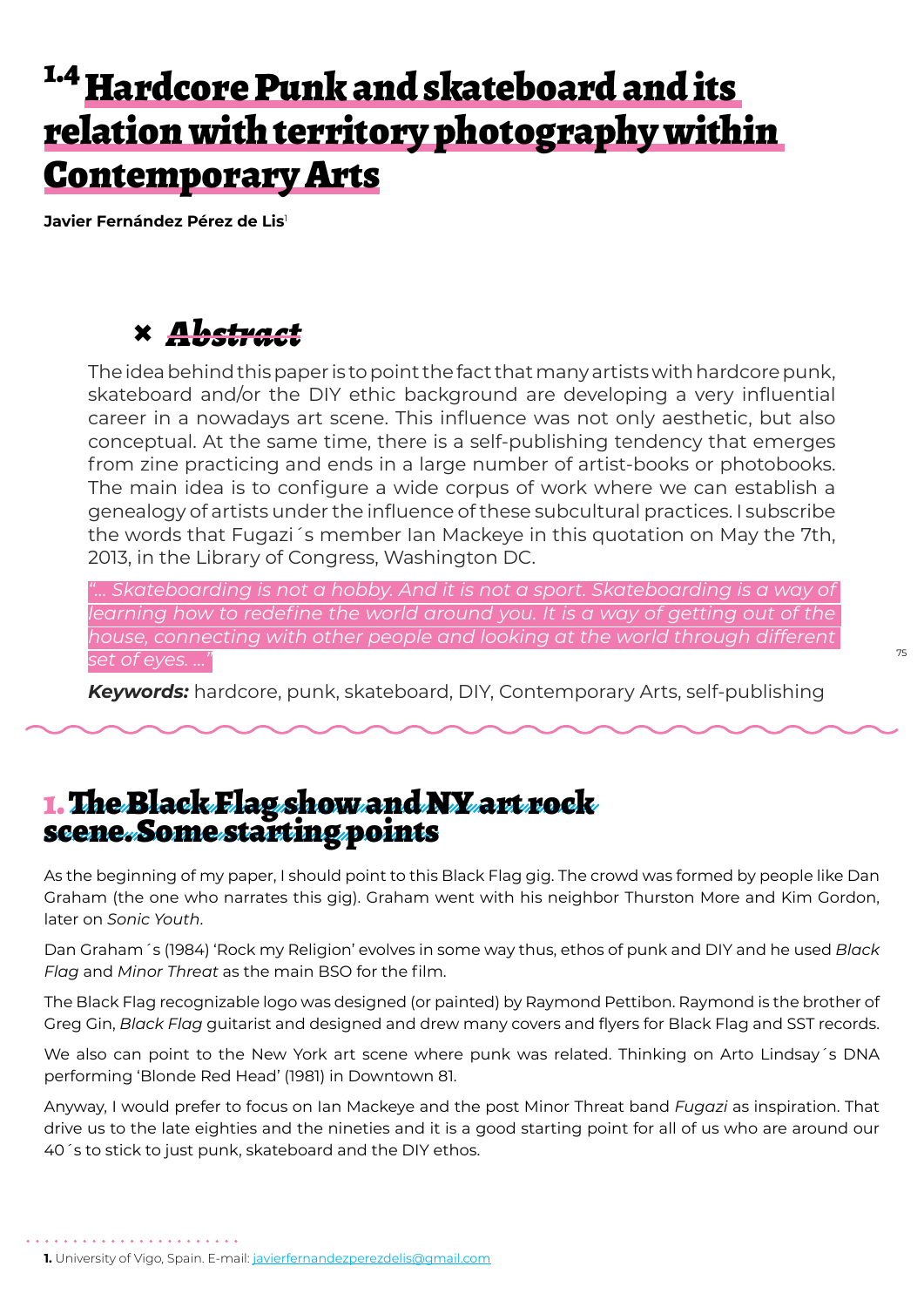## 2. To the Point. Art and the scenes. Some examples

I do not want to make another history or just create an anthology about the topic. I would prefer to set down the creative atmosphere that has grown from these scenes.

Punk and Hardcore exploded internationally, as Eric Hannerz (2015) studied in *Performing Punk,* and I would like to think that this ubiquity permits that someone like me in a small town in Spain, could share ideas, manners and aesthetic with people from far away.

Talking about artists, I would like to point different examples here.

Sergej Vutuc, grew in Zagreb, between skate and DIY Hardcore scene. His practice is mainly focused on photography, film and overall, books and publications. He also appears as a performer, with great roots of punk ethos on his appearances.

Growing in the late 1990´s as a punk kid in Spain was probably not the big thing. This is the case of Aleix Plademunt, grown in Catalonia and with whom I share Hardcore friends. He also played in bands and was infused by urban scenes, human behavior in the cities, history, etc. And this could be a way to describe Plademunt photographic work: human vibes around cities.

There are plenty of others, almost every week I find new ones. Cristian Ordóñez, for example, a Chilean artist living in Canada is one of them. He works with space, shapes, memory and human traces and, for sure, his skateboarder background has influenced him.

The photographic and sculptural work of Pierre Descamps, who intervene city spaces with his 'skater gaze', makes skate spots grow. He built banks, grind boxes and different skate utilities and just install them in the public space.

Another remarkable artist is Raphael Zarka, with skatable structures installed on museums or with his research about the construction of skate ramps. He also works archiving Contemporary Sculptures as skate spots and using photographs selected from skate magazines.

76 I recently found the work of Eugene Shinkle analyzing the construction of her neighborhood skatepark.

And, of course, the big names like: Ed Templeton, Deanna Templeton, Jason Lee, or Trevor Paglen, are examples of this idea of people connected between hardcore music, skateboard, politically, ethically and aesthetically that has influenced so much the Contemporary Arts.

#### 3. Conclusions

I would point out again Mackeye's intervention in the Library of Congress. That 'set of eyes' that affected us to see a different world in many ways. Something that influenced the way we built ourselves.

Hardcore Punk and skateboard were part of the subcultural movement in the 1980´s and 1990´s and stated this vision of a new way of doing things.

Once grown, the way we occupy the public space, the way we attended shows, designed posters or flyers, or the way we communicate is somehow alive with us.

Many architects, writers, and finally artists, that is my case study, keep this influence on his/her work.

It may be causal that many artists come from the same roots, but, by the moment, I keep on researching the hypothesis that there is a connection between Contemporary Arts and the participation in these scenes. I am glad to show several provers, as the examples shown before in the text.

Maybe there is a big creative aspect in both, Hardcore Punk and Skateboard is growing a scene from scratch, creating all the images, aesthetics, fashion and image by themselves.